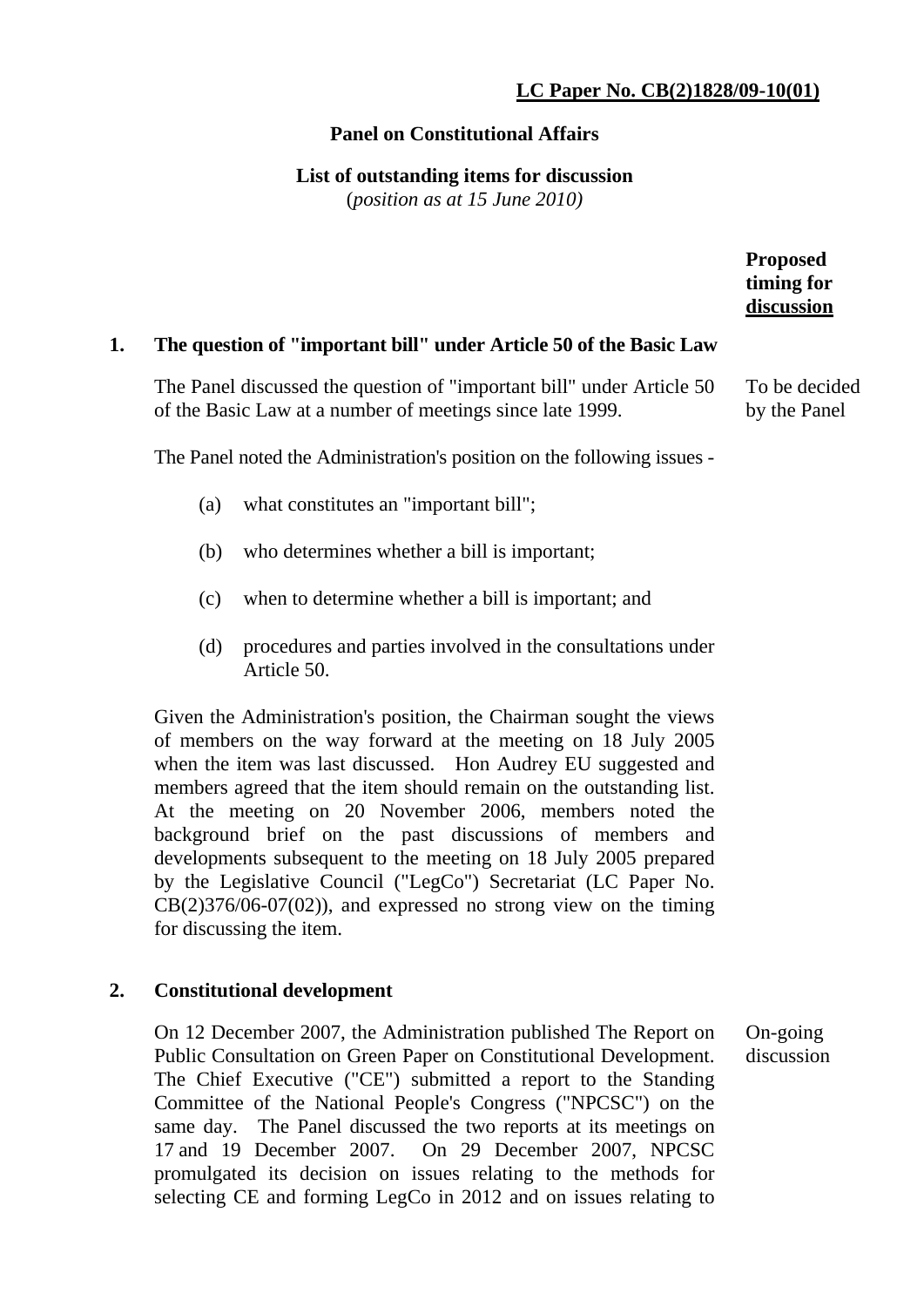universal suffrage. At the meeting on 17 December 2007, members deliberated on the CE's Report.

In February 2008, CE set up a task group on constitutional development under the Commission on Strategic Development to study possible options for electing CE and for forming LegCo in 2012, within the framework set out by NPCSC's decision. The task group concluded its discussion in June 2008. Separately, at three meetings held on 17 March, 21 April and 19 May 2008, the Administration listened to the views of Panel members on the two electoral methods for 2012.

The Consultation Document on Methods for Selecting the Chief Executive and for Forming the Legislative Council in 2012 was published on 18 November 2009. The Panel held a special meeting on 26 November 2009 to discuss the Consultation Document and received public views at the special meetings on 5 December 2009, 9 and 12 January 2010. On 14 April 2010, the Administration published the "Package of Proposals for the Methods for Selecting CE and for Forming LegCo in 2012". The Subcommittee formed to study the proposed package reported its deliberations to the House Committee on 11 June 2010.

### **3. Role and development of political parties**

The Panel held a discussion on the need to introduce a political party law at its meeting on 21 February 2005 and received views from deputations on the role and development of political parties at a special meeting on 26 February 2005.

The Administration's position was that the introduction of a political party law would hinder the development of political parties. As one of the means to facilitate the development of political party and political talent, the Administration had extended the financial assistance scheme applicable to candidates in LegCo elections to candidates in the 2007 District Council ("DC") elections and increased the subsidy rate to \$11 per vote.

## **4. Composition, functions and operation of the Electoral Affairs Commission ("EAC")**

On 21 June 2004, the Research Report prepared by the Research and Library Services Division of the LegCo Secretariat ("RLSD") on "Operation of Electoral Regulatory Bodies in Selected Places" (RP04/03-04) was presented to the Panel. Members agreed to further explore the issues raised in the Research Report in future.

**5. Usage of electoral register** 

To be decided by the Panel

To be decided by the Panel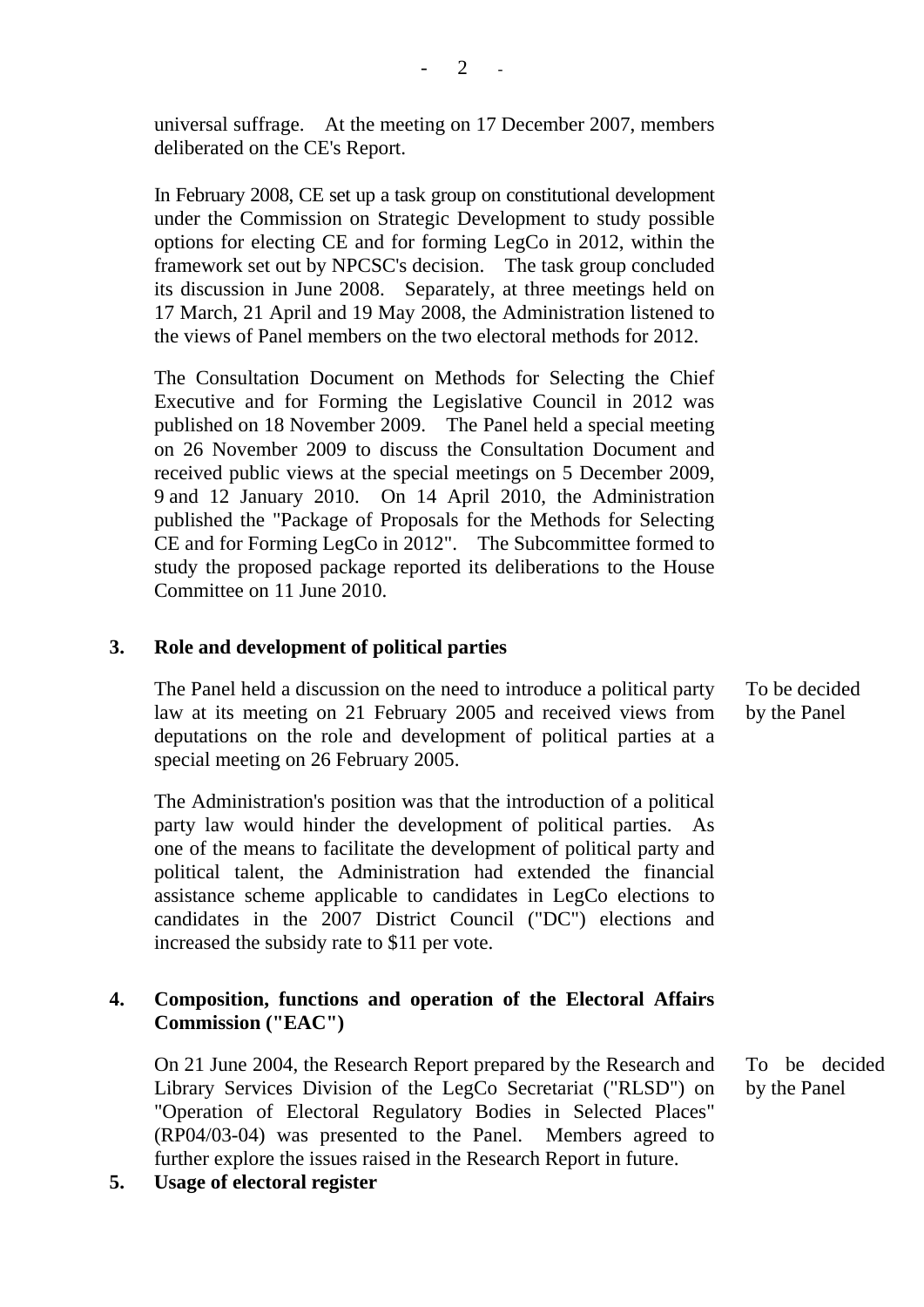In September 2007, Hon Margaret NG requested the Panel to discuss whether the Administration should review and amend the relevant subsidiary legislation to allow Members returned by election to use the relevant information in the electoral register for communication with their constituents while they were in office, and to require corporate and professional bodies of Functional Constituencies ("FCs") to provide the necessary assistance to FC Members.

The Panel followed up the issue at its meetings on 17 November 2007 and 18 February 2008. In response to members' request, RLSD had prepared an Information Note on "Usage of electoral register" (IN05/07-08) which was considered by the Panel on 18 February 2008. At the meeting, some members expressed the view that the information contained in the electoral register should be released for use for purposes other than a purpose related to an election, e.g. to communicate with electors after the election. The Administration undertook to relay members' views to EAC for consideration.

### **6. \* Submission of reports by the Hong Kong Special Administrative Region Government to the United Nations under international human rights treaties**

The Administration advised in March 2009 that Central People's Government ("CPG") had commenced the preparation of China's combined third and fourth report under the Convention on the Rights of the Child ("CRC"), and the HKSAR Government would submit to CPG the second report of HKSAR for incorporation into China's report. The Panel discussed the outline of the second report of HKSAR on 16 April 2009 and met with deputations and the Administration on 18 May 2009.

China is preparing its second report under the International Covenant on Economic, Social and Cultural Rights ("ICESCR") to the United Nations ("UN") which will include the third report of HKSAR. An outline of the topics to be included in HKSAR's third report has been issued for public consultation up to 19 February 2010. The Administration briefed the Panel on the outline on 18 January 2010. The Panel received views from the public on the outline of topics at the meeting in February 2010.

The third report of HKSAR under the International Covenant on Civil and Political Rights ("ICCPR") is expected to be due in 2010. The Panel would receive views from the public on the outline of the topics to be included in the HKSAR's third report in June 2010. June 2010

To be decided by the Panel

As and when those reports are submitted by China to UN and published Constitutional and Mainland Affairs Bureau ("CMAB") & LWB

China's 10th to 13th combined report under the International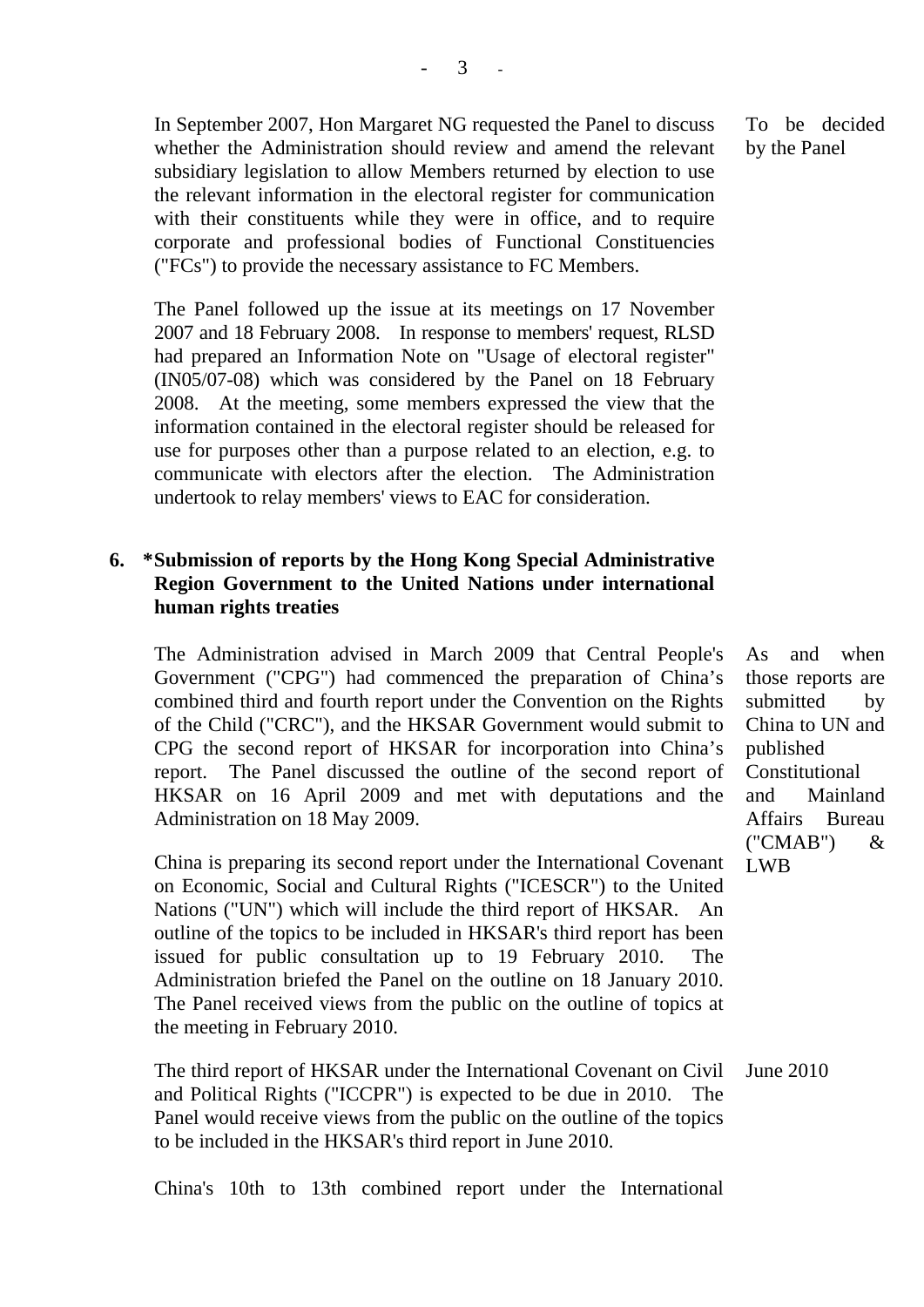Convention on the Elimination of All Forms of Racial Discrimination ("ICERD"), of which the report on HKSAR formed a part, was submitted to UN in June 2008. After discussion of the report on HKSAR at its meeting held on 15 December 2008, the Panel further discussed the subject and received views from the public on 15 June 2009. UN hearing was held in August 2009. The Administration briefed the Panel on its initial views on matters raised in the concluding observations on 16 November 2009 and received views from the public on the concluding observations on 11 December 2009.

UN Human Rights Council has initiated a Universal Periodic Review ("UPR") of all UN member states. The hearing on China, which covered HKSAR, was held on 9 February 2009. The Panel discussed the section on HKSAR of the report of CPG to UN on 19 January 2009 and the Administration reported outcome of the UN hearing to the Panel on 7 July 2009. The next report on UPR will be due in 2013.

The third report of HKSAR under the Convention on the Elimination of All Forms of Discrimination Against Women, the reporting responsibility of which falls under the purview of the Labour and Welfare Bureau ("LWB"), will be part of China's  $7<sup>th</sup>$  and  $8<sup>th</sup>$  combined report which is due for submission in 2010. The Panel would discuss and receive views from the public on the outline of topics to be included in the third report in July 2010.

Under the Convention on the Rights of Persons with Disabilities, HKSAR (the reporting responsibility falls under the purview of LWB) will submit a report as part of China's combined report to UN within two years after the entry into force of the Convention for HKSAR on 31 August 2008, i.e. August 2010. Thereafter, HKSAR is required to submit subsequent reports at least every four years. The Panel discussed and received views from the public on the outline of topics to be included in the initial report at the meeting on 19 March 2010.

The Administration's second report on implementation of international human rights treaties in Hong Kong in 2004 was issued vide LC Paper No. CB(2)2403/04-05(01) dated 1 August 2005.

#### **7. \* Review of the Personal Data (Privacy) Ordinance (Cap. 486)**

The Government, with the support of the Privacy Commissioner for Personal Data, has conducted a comprehensive review of the Personal Data (Privacy) Ordinance ("PDPO") to examine whether its existing provisions still afford adequate protection to personal data having regard to developments, including advancement in technology, over

To be confirmed by CMAB

July 2010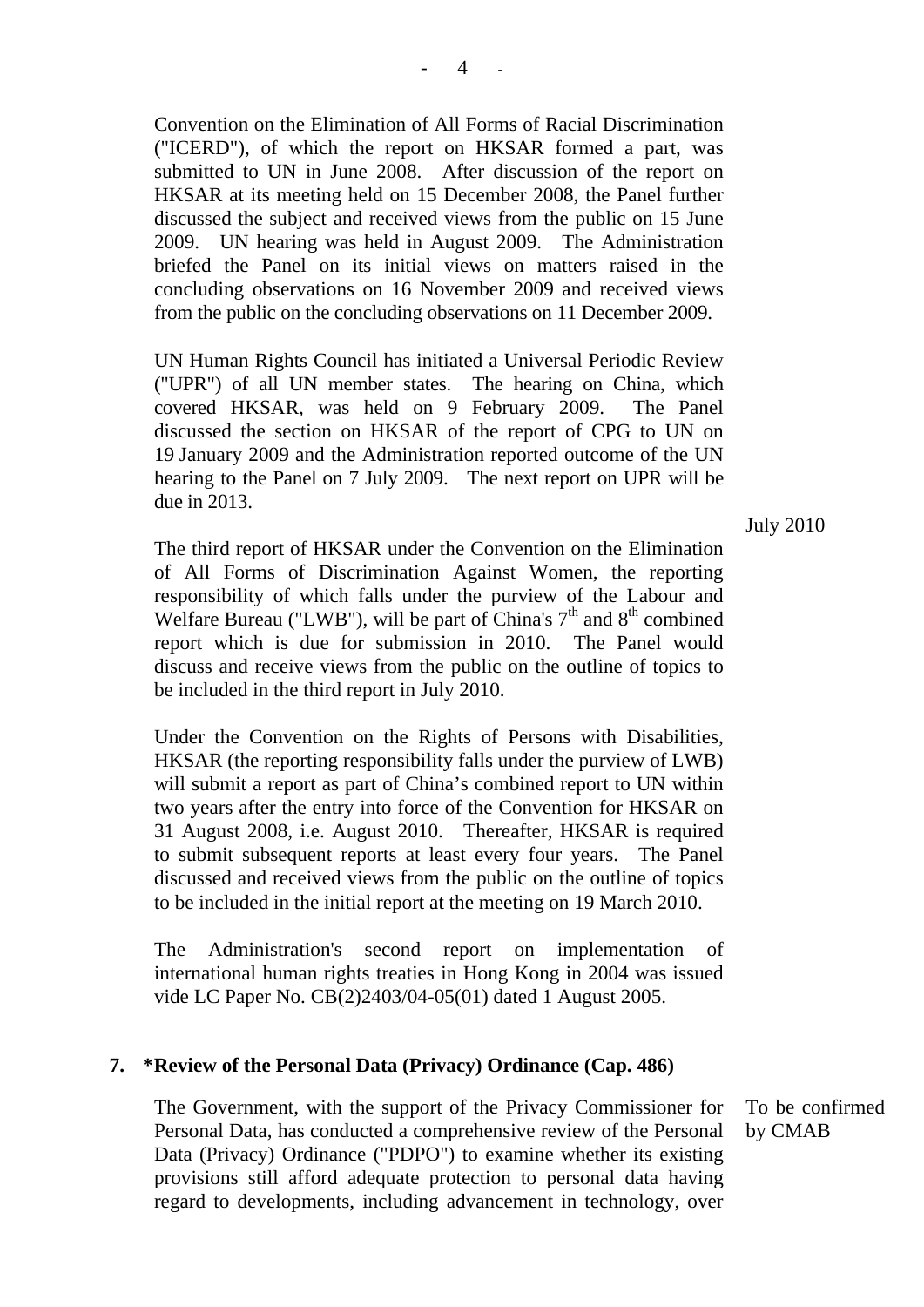the last decade or so. The Government published the Consultation Document on Review of the Personal Data (Privacy) Ordinance on 28 August 2009 to invite public views on the proposals to amend the PDPO. The Panel was briefed on the Consultation Document at its special meeting on 11 September 2009. The consultation period ended on 30 November 2009. The Administration has undertaken to revert to the Panel on the consultation results.

## **8.** \* **Amendments to the Sex Discrimination Ordinance ("SDO") and the Disability Discrimination Ordinance ("DDO") proposed by the Equal Opportunities Commission ("EOC")**

The Race Discrimination Bill ("RDB") passed on 10 July 2008 has incorporated one of the amendments proposed by EOC, i.e. to extend the definition of sexual harassment in SDO to cover conduct which created a sexually hostile or intimidating environment at an educational establishment. As regards the other amendments proposed by EOC, the Administration has pointed out that some of them are technical amendments and the others might have read-across implications to other anti-discrimination ordinances. The Administration would consider the most appropriate way to take forward these proposed amendments and would further report progress to the relevant Panel in due course.

#### **9. \* Issues relating to the Equal Opportunities Commission**

### Proposed establishment of an Equal Opportunities Tribunal

The Bills Committee on RDB ("the Bills Committee") noted that EOC was looking at the possibility of establishing an Equal Opportunities Tribunal, with informal procedures and active case management functions, so as to make the adjudication process speedy and more accessible. EOC has submitted their recommendation to the Administration for consideration. It was agreed that the issue should be referred to this Panel for follow-up.

### **10. District Council election**

Hon Emily LAU raised an oral question on population of DC constituencies at the Council meeting held on 3 December 2008. She considered that the population quota of DC constituencies should be raised and the proportional representation system should be adopted for returning DC members. The Administration explained that if the two measures were adopted at the same time, individual candidates would need to devote more resources to

To be confirmed CMAB & LWB

To be confirmed by CMAB

2nd quarter 2010